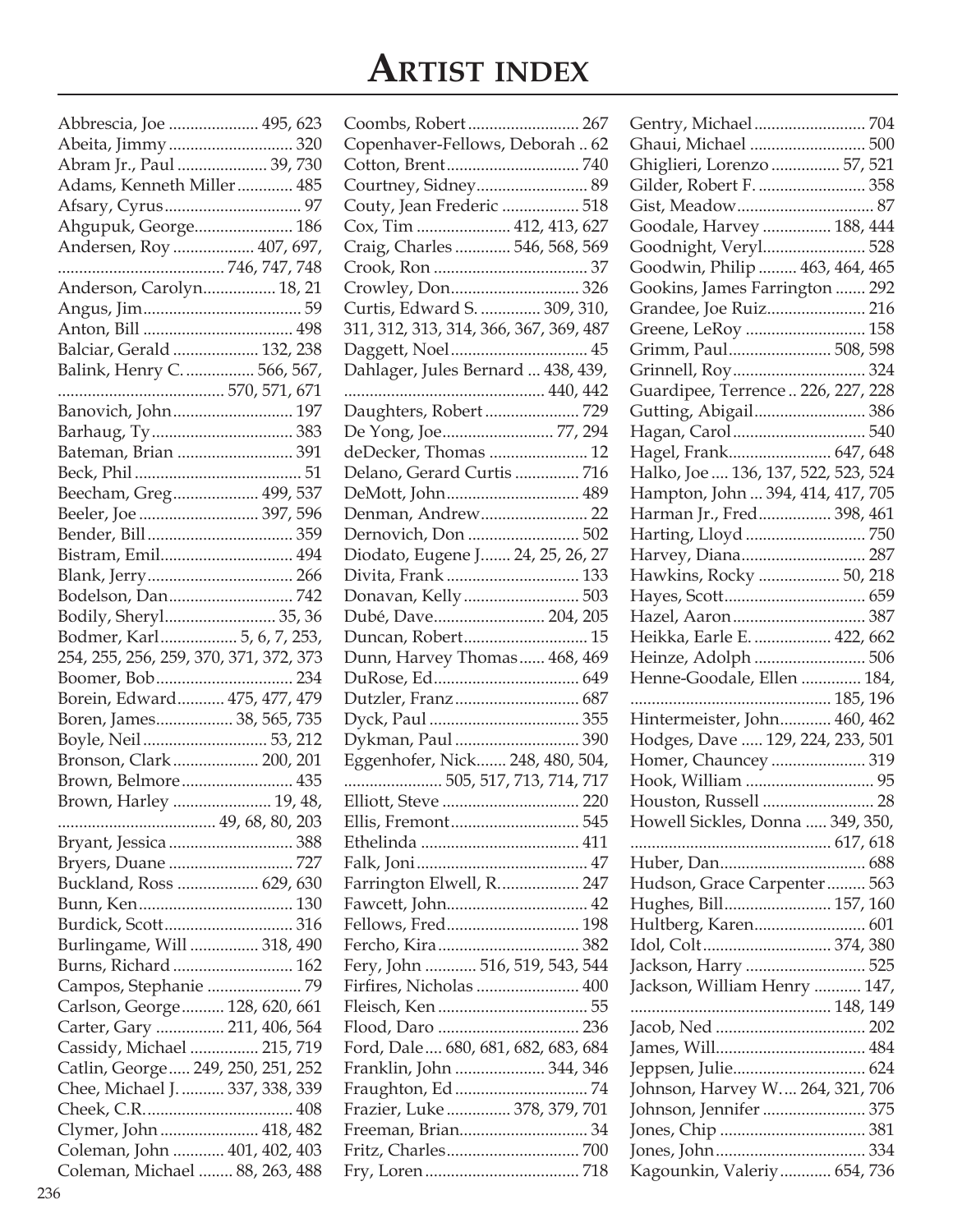# **Artist index**

| Kelley, Ramon 352                               |  |
|-------------------------------------------------|--|
|                                                 |  |
| King, Charles Bird 257                          |  |
| King, Jack 698, 709                             |  |
| Kinkade III, Thomas  409, 410                   |  |
| Kleiber, Hans  1, 2, 3                          |  |
| Kliewer, Susan 664                              |  |
|                                                 |  |
| Knudson, Robert  360                            |  |
| Kober, Art 351, 353, 354                        |  |
| Koch, Francois  56, 496, 497, 653               |  |
| Koerner, W.H.D.  467                            |  |
| Koonce, Jack 213, 221                           |  |
|                                                 |  |
| Koyama, Harry  539                              |  |
| Kronenberg, Joe 651, 655                        |  |
| Kunstler, Morton 206                            |  |
| LaFountain, Bruce 430                           |  |
|                                                 |  |
| Lambert, Theodore Roosevelt                     |  |
|                                                 |  |
|                                                 |  |
| LaSalle, Charles  449                           |  |
| Laurence, Jeanne  192                           |  |
| Laurence, Sydney 432                            |  |
| Lawes, Bruce 626                                |  |
| Lawshe, Hank 646, 672                           |  |
|                                                 |  |
|                                                 |  |
|                                                 |  |
|                                                 |  |
| Leone, John 225, 232, 451                       |  |
|                                                 |  |
| Livezey, Amy Brakeman 376                       |  |
| Lochrie, Elizabeth 416                          |  |
| Loffler, Richard 70, 665                        |  |
|                                                 |  |
|                                                 |  |
| Long, Ted 291, 731, 737<br>Lorenz, Richard  419 |  |
|                                                 |  |
|                                                 |  |
| Machetanz, Frederick  434                       |  |
| Mackey, Kim 262                                 |  |
| Macpherson, Kevin 31                            |  |
| Magsino, Frank 43                               |  |
| Mann, David  10, 11, 538, 622                   |  |
| Manuel, David 663                               |  |
| Manzanarez, Tom  190                            |  |
| Mathiesen, Pat  343                             |  |
|                                                 |  |
| McCain, Buck 333                                |  |
| McCann, Gerald  364                             |  |

| McCarthy, Frank  536, 597    |  |
|------------------------------|--|
| McGary, Dave 425             |  |
| McGinnis, Robert  541        |  |
| McKellar, Jerry 427          |  |
| McKinney & Hall  258         |  |
| McMasters, Keith  534        |  |
| Meiduch, Dan  509            |  |
| Mignery, Herb  530           |  |
| Mitchell, Lloyd  491, 492    |  |
|                              |  |
| Moline, Bob  82, 83, 93,     |  |
|                              |  |
|                              |  |
|                              |  |
| Morgan, Robert F.  273       |  |
| Moyers, William 699          |  |
| Myrah, Newman  270, 271,     |  |
| 272, 666, 667, 668           |  |
| Nebeker, Bill 237            |  |
| Niblett, Gary  164           |  |
| Nowlin, B.C 644, 645         |  |
| Oelze, Don 207, 377          |  |
| O'Malley, Power 466          |  |
|                              |  |
| Parker, Daniel  532, 533     |  |
| Partridge Adams, Charles 507 |  |
| Paxson, Edgar S.  150, 483   |  |
| Payne, Ken71,72              |  |
|                              |  |
| Peets, Barbara  733, 734     |  |
|                              |  |
| Peters, Les 199, 356         |  |
|                              |  |
|                              |  |
|                              |  |
| Phippen, George 60, 404, 514 |  |
| Pierce, R.E.  219,739        |  |
|                              |  |
|                              |  |
| Poulson, James 357           |  |
| Powell, Ace 138, 139, 140,   |  |
| 141, 142, 143, 144, 145, 146 |  |
|                              |  |
|                              |  |
| Prechtel, Don 702, 703       |  |
| Prezio, Victor  448          |  |
| Quigley, Edward Burns 85     |  |
| Reed, Marjorie  535, 649D    |  |
| Reedy, Leonard  335          |  |
| Refvem, Robert 131           |  |
| Remington, Frederic  4, 58,  |  |
|                              |  |
| Ricks, Douglas  163          |  |

| Rinehart, Frank 368                    |  |
|----------------------------------------|--|
| Roberts, Gary Lynn 656, 657            |  |
| Rodriguez, Alfredo  217                |  |
| Rogers, Howard  90, 91, 92             |  |
| Rozen, Jerome  450                     |  |
| Rungius, Carl  685                     |  |
| Russell, Charles M 75, 531,            |  |
| 689, 690, 691, 692, 693, 694, 695, 715 |  |
| Salinas, Porfirio 725, 726             |  |
| Sander, Sherry Salari  64, 65, 235     |  |
| Saubert, Tom 86, 161                   |  |
| Sauer, Tobias 385                      |  |
| Sauerwein, Frank  52                   |  |
| Schildt, Gary  134, 658                |  |
| Schreyvogel, Charles  8, 9             |  |
| Schwabauer, Lyle  73, 686              |  |
| Schwiering, Conrad  336, 493           |  |
| Scriver, Bob  76, 232,                 |  |
|                                        |  |
| Seltzer, Olaf C.  486                  |  |
|                                        |  |
|                                        |  |
| Sharp, Joseph Henry 81                 |  |
| Shinabarger, Tim 67, 423, 424, 529     |  |
| Shufelt, Robert Shoofly 30             |  |
| Shope, Irvin Shorty  399, 720, 732     |  |
| Short, Margaret E.  286                |  |
| Sieve, Michael 652                     |  |
|                                        |  |
| Singletary, Preston 428                |  |
| Situ, Mian  268, 269                   |  |
| Smith, Brett James  599, 600, 602      |  |
| Smith, Matt 13, 99, 100                |  |
|                                        |  |
|                                        |  |
| Stack, Michael  625                    |  |
| Standing, William  152, 153, 154,      |  |
|                                        |  |
|                                        |  |
| Stavrowsky, Oleg  54, 210, 708         |  |
| Stefan, Ross  16, 17, 20, 44,          |  |
| 159, 361, 515, 707, 721                |  |
| Stewart, Ron 628, 751                  |  |
| Stiha, Vladan 722, 723, 745            |  |
| Stirnweis <i>,</i> Kirk  265           |  |
|                                        |  |
| Stuart, James Everett649A, 649B        |  |
| Sumida, Gregory  33                    |  |
| Susinno, Mark 389                      |  |
| Swanson, Ray 436                       |  |
|                                        |  |
| Swinnerton, James  84                  |  |
|                                        |  |